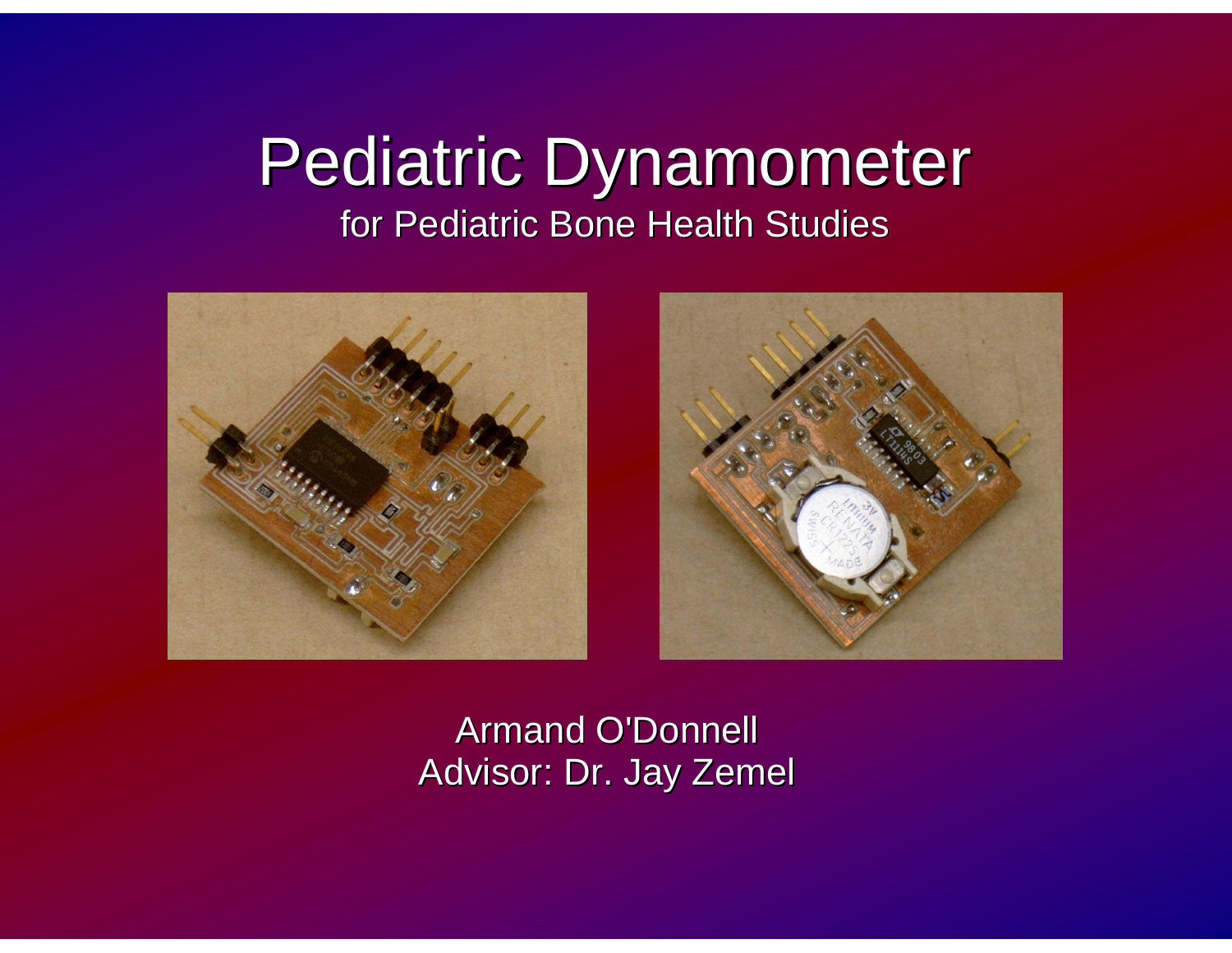## **Motivation for Pediatric** Dynamometer

➢ $_{\ast}$  Children's Hospital of Philadelphia:

- ➢ $>$  Certainly a correlation between strenuous exercise and bone density-but difficult to measure accurately with current technology. accurately with current technology.
- ➢ $>$  Surveys unreliable, treadmills not practical for  $\overline{\phantom{a}}$ studying children.
- ➢ $_{\color{red} >}$  Peak force important: need to monitor each step
- ➢ $_{\color{red} >}$  Ideally, need a customizable device.
- ➢ $_{\ast}$  Modular: algorithm and sensors can be changed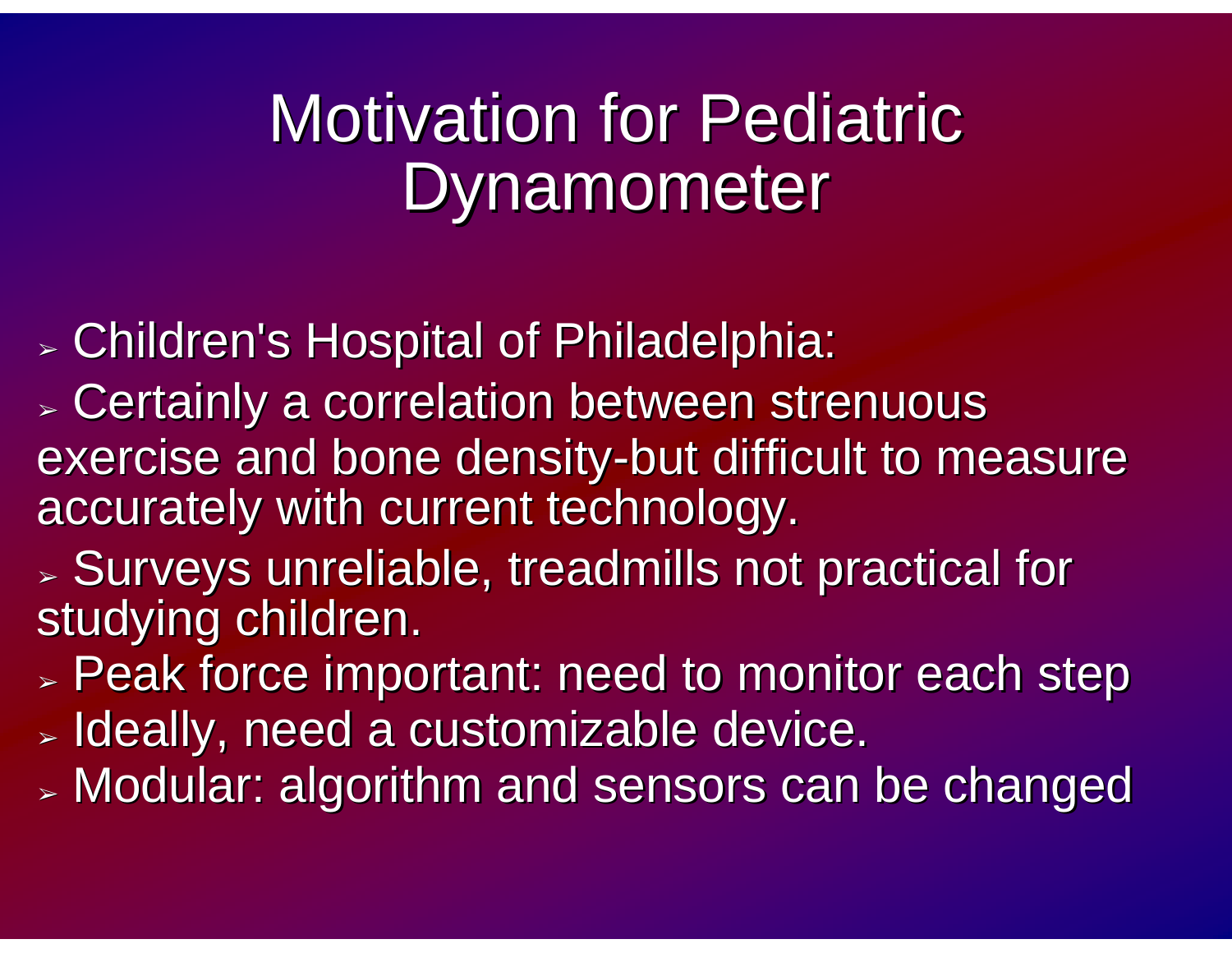# **Background**

#### ➢ $>$  Sunfest 2004-Olivia Tsai began project

- $\scriptstyle\mathtt{p}$  Laid the groundwork for beginning the project:
	- $\triangleright$  Piezoelectric polyVinyliDene Fluoride (PVDF)  $\blacksquare$
	- ➢ Mechanical testing of sensors Mechanical testing of sensors

#### ➢ $\scriptstyle\mathtt{\scriptstyle\ast}$  Senior Design 2004-2005

- $\scriptstyle\mathtt{>}$  Progress in software, using C for programming PIC
- $\scriptstyle\mathtt{b}$  Analog properties of PVDF and amplifiers
- $\triangleright$  Wear device around ankle, wireless link w/PC

#### ➢» Senior Design 2005-2006

- $\triangleright$  Reduced size of dynamometer
- $\triangleright$  Small enough to fit inside of a child's shoe!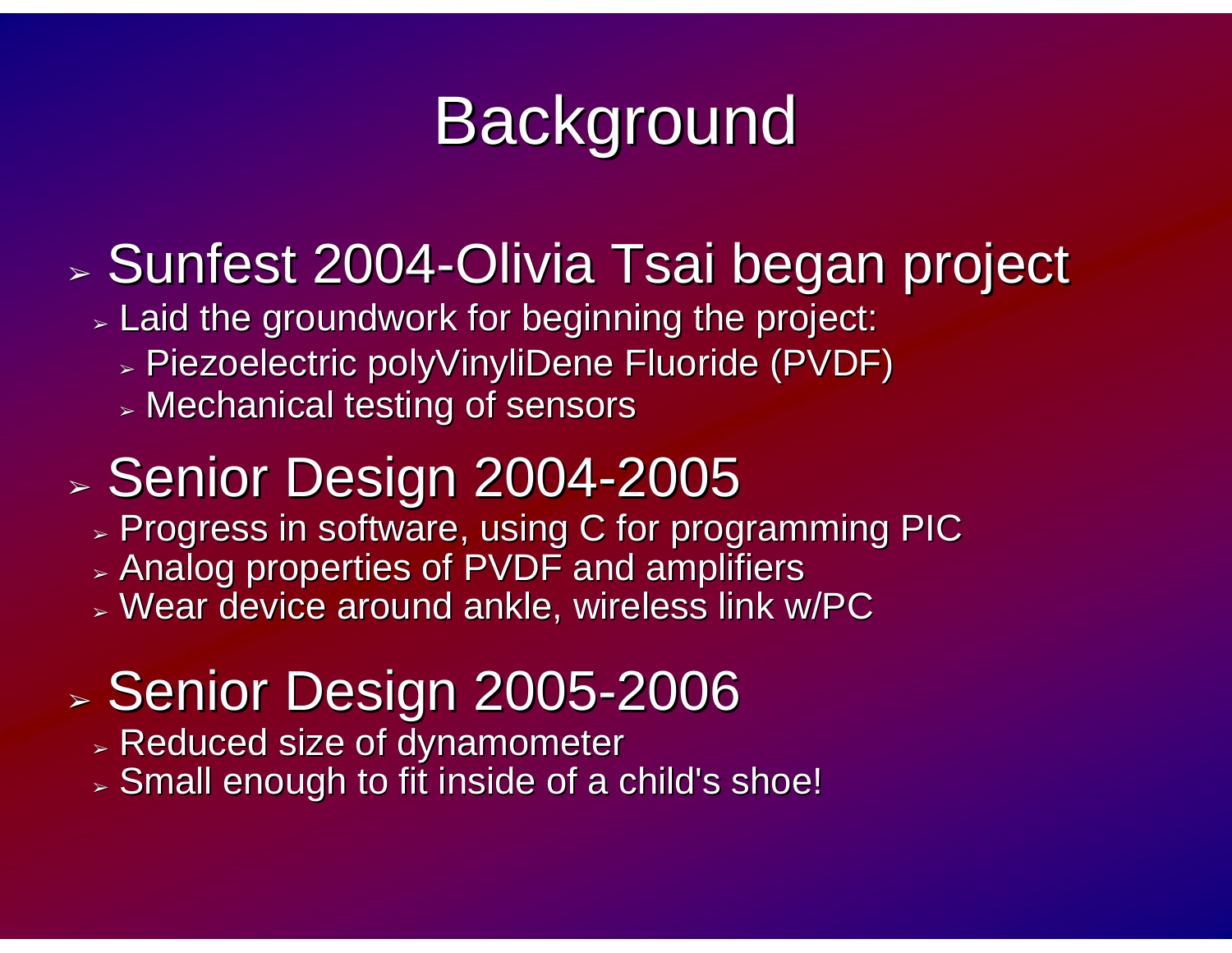# **Block Diagram**

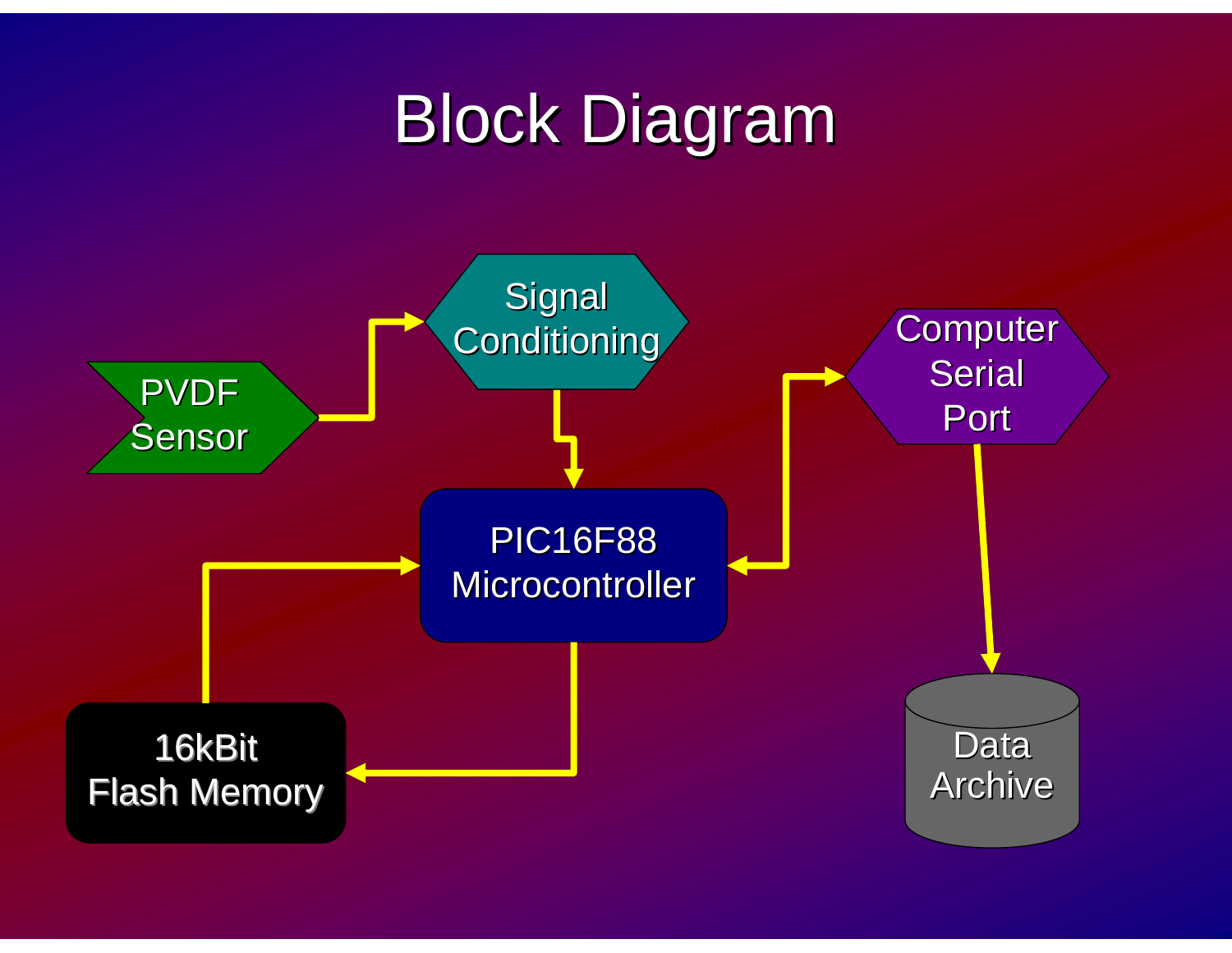# **Goals for Sunfest 2006**

#### Main priority: Develop software for pediatric dynamometer

 $>$  With a functioning program inside of the dynamometer's  $\,$ microcontroller, testing can begin. <sub>≻</sub> Store data to serial flash memory, 16MBit <sub>➢</sub> Intelligent sampling: when a step begins and ends > PC Communications (upload data when done)

Also: Improve hardware design <sub>➢</sub> Functional design: simple but versatile  $\triangleright$  Low power consumption is vital (battery power)  $>$  Make it smaller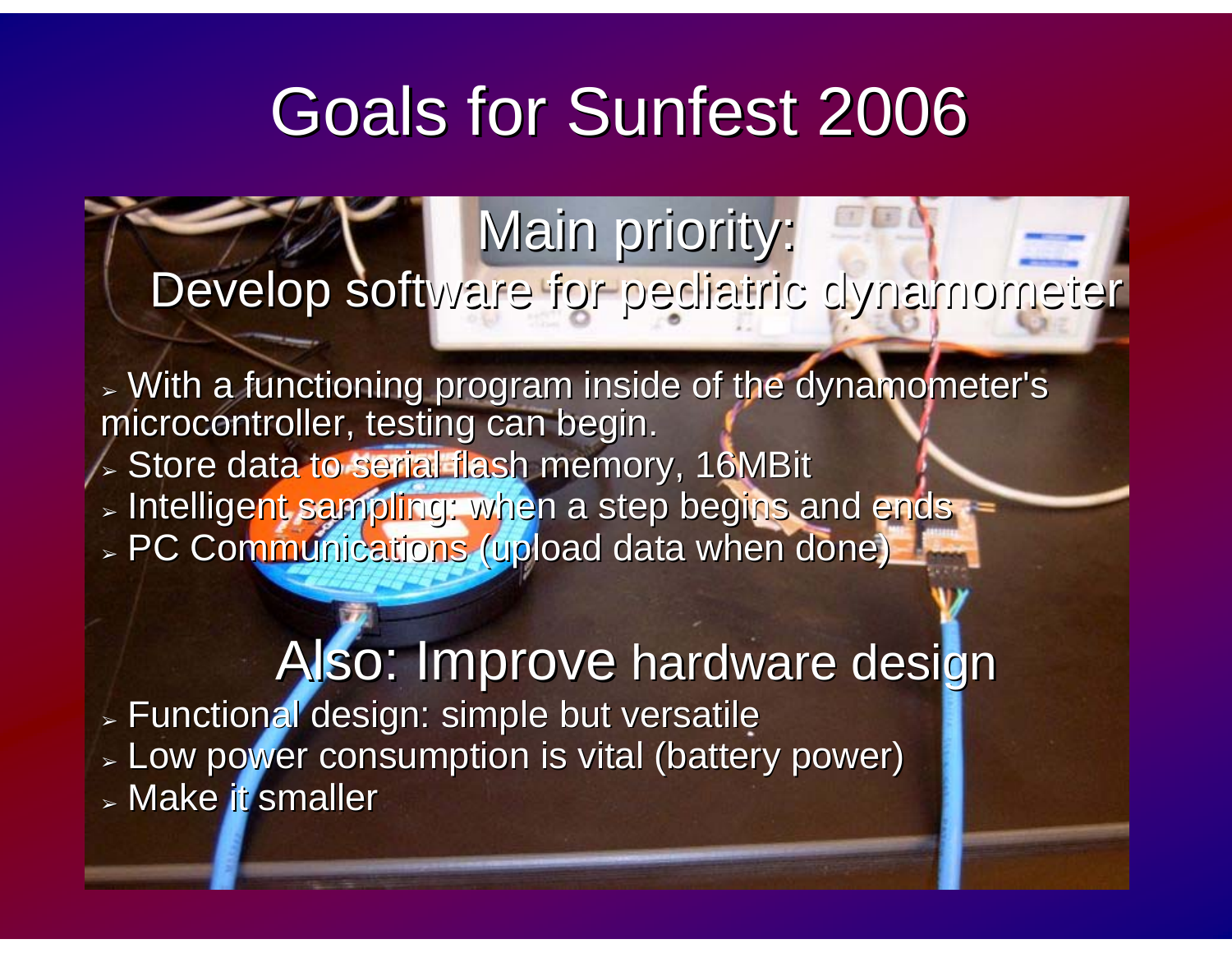# Charge Amplifier/Analog Integrator Charge Amplifier/Analog Integrator

- $>$  Integration in hardware, smooth measurements of force on PVDF
- $>$  Continuous integration means no missed samples
- ➢Output proportional to force:
- $>$  Simpler calculations





#### PVDF Sensor **EXALL SENSOR INTEGRAL SERVICE SENSOR** Integral of PVDF

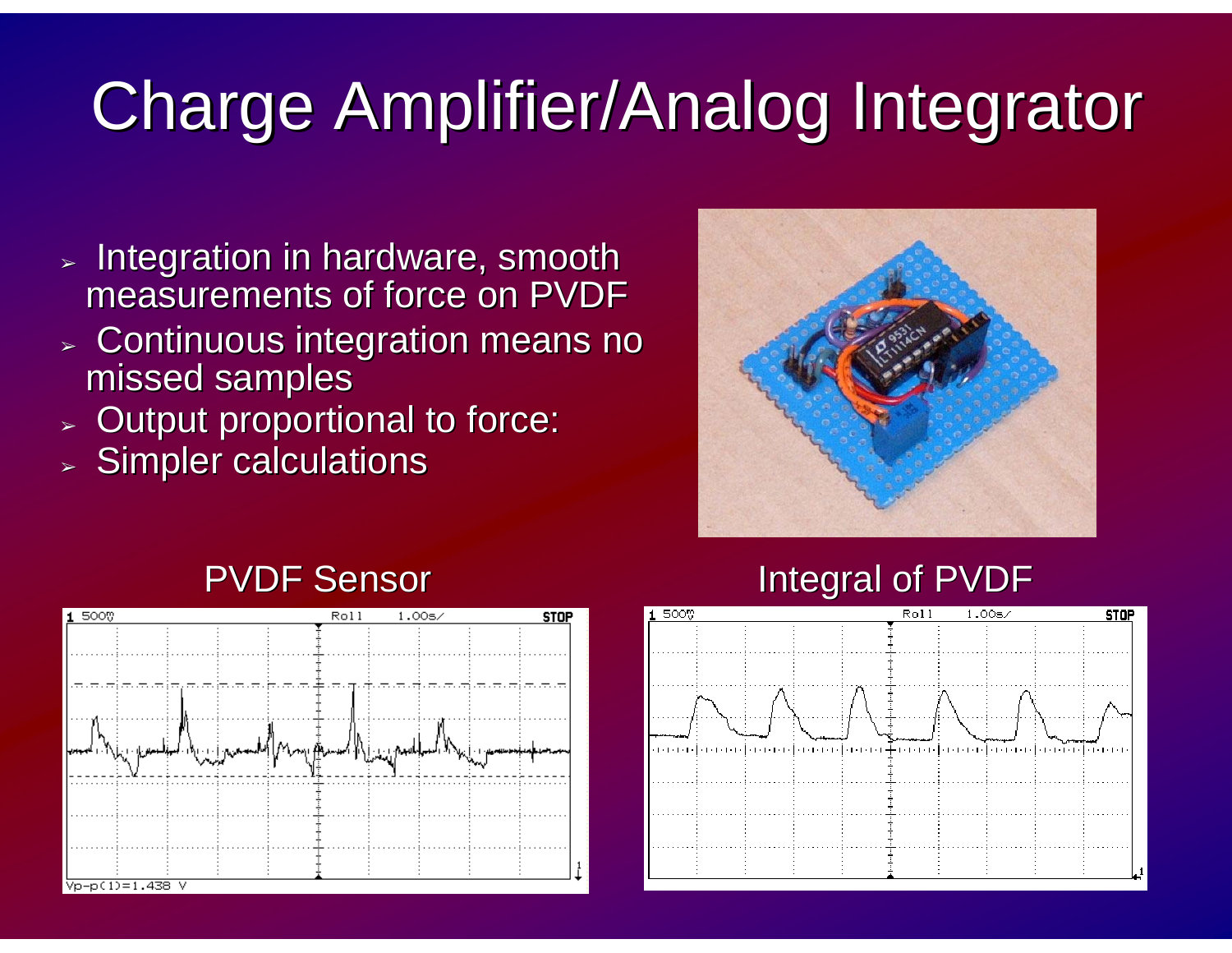# **Analog-to-Digital Conversion**



8-bit, 100 samples/sec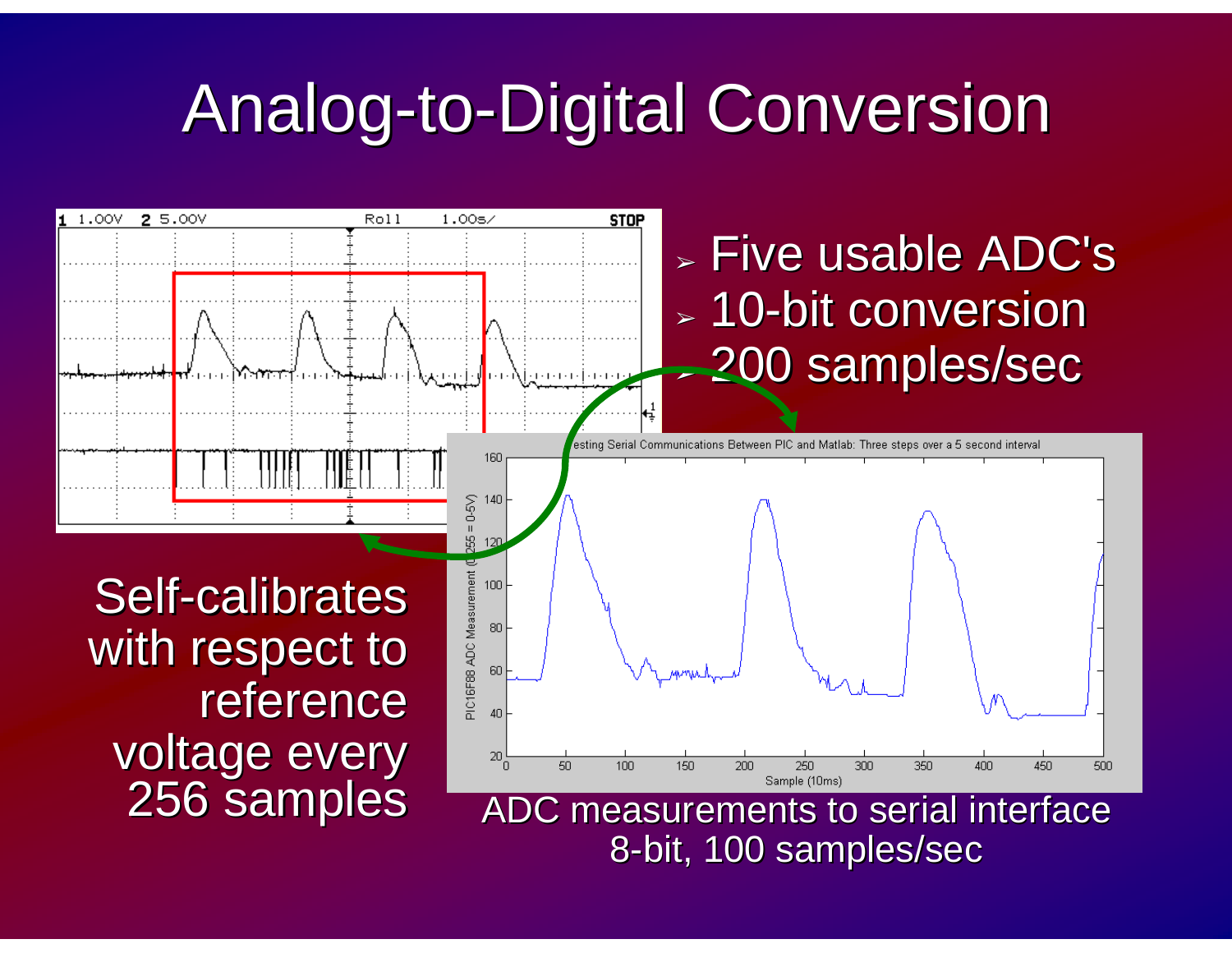# **Serial Communications**

**Serial Communications** Port of PC:

➢ Not used much anymore Not used much anymore because of slow data rate  $\triangleright$  Advantage: no drivers  $\overline{\phantom{a}}$ needed, relatively simple protocol-good enough here





#### **Serial Module:**

 $>$  Used to interface microcontroller and personal computer  $\scriptstyle\mathtt{>}$  Amplifies low-level signals from  $\scriptstyle\mathtt{>}$ PIC to higher voltages required for **Serial Communications Port.**  $>$  Cheap and quick to make.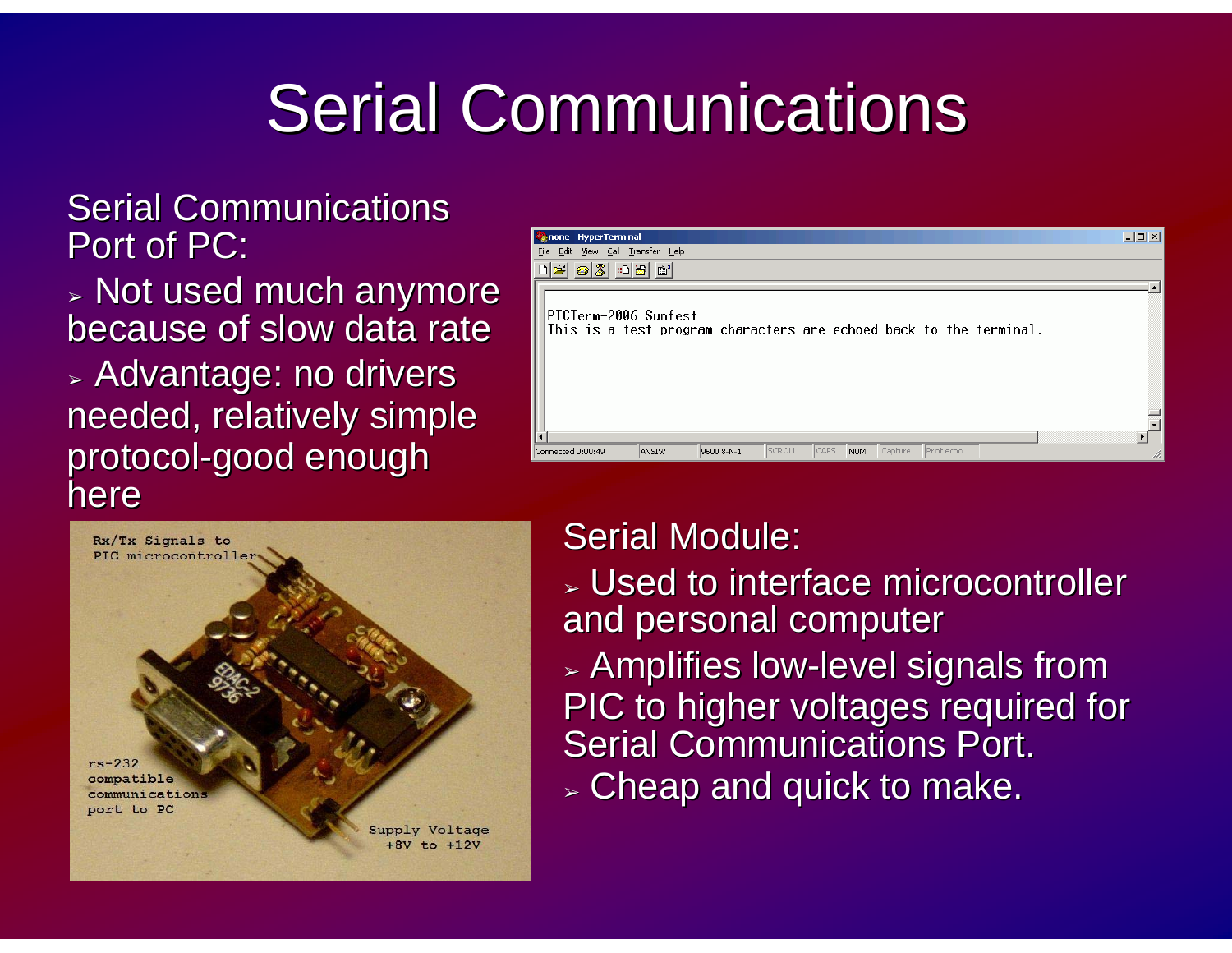## **Results - Hardware**

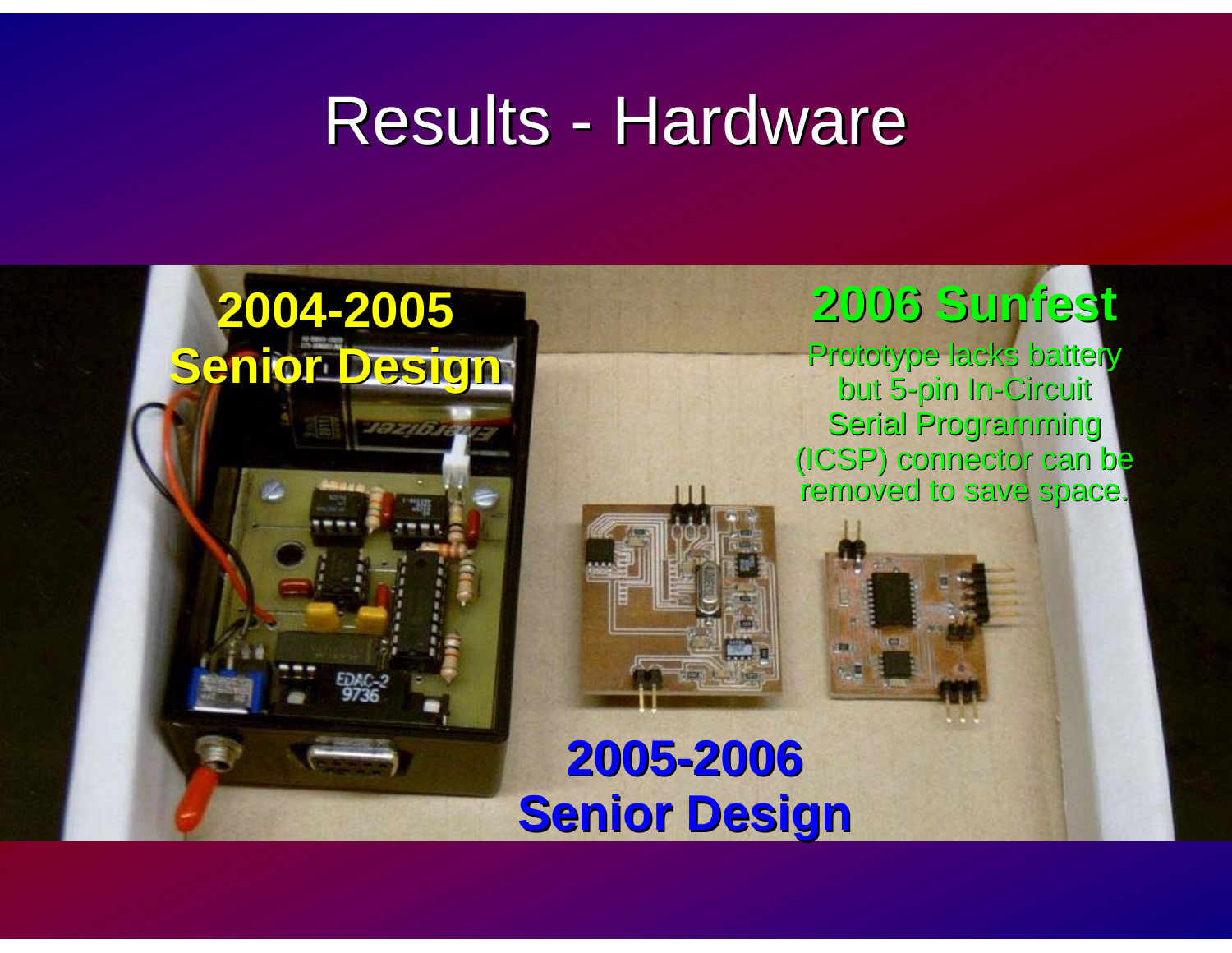# Results – Software (Sampling)

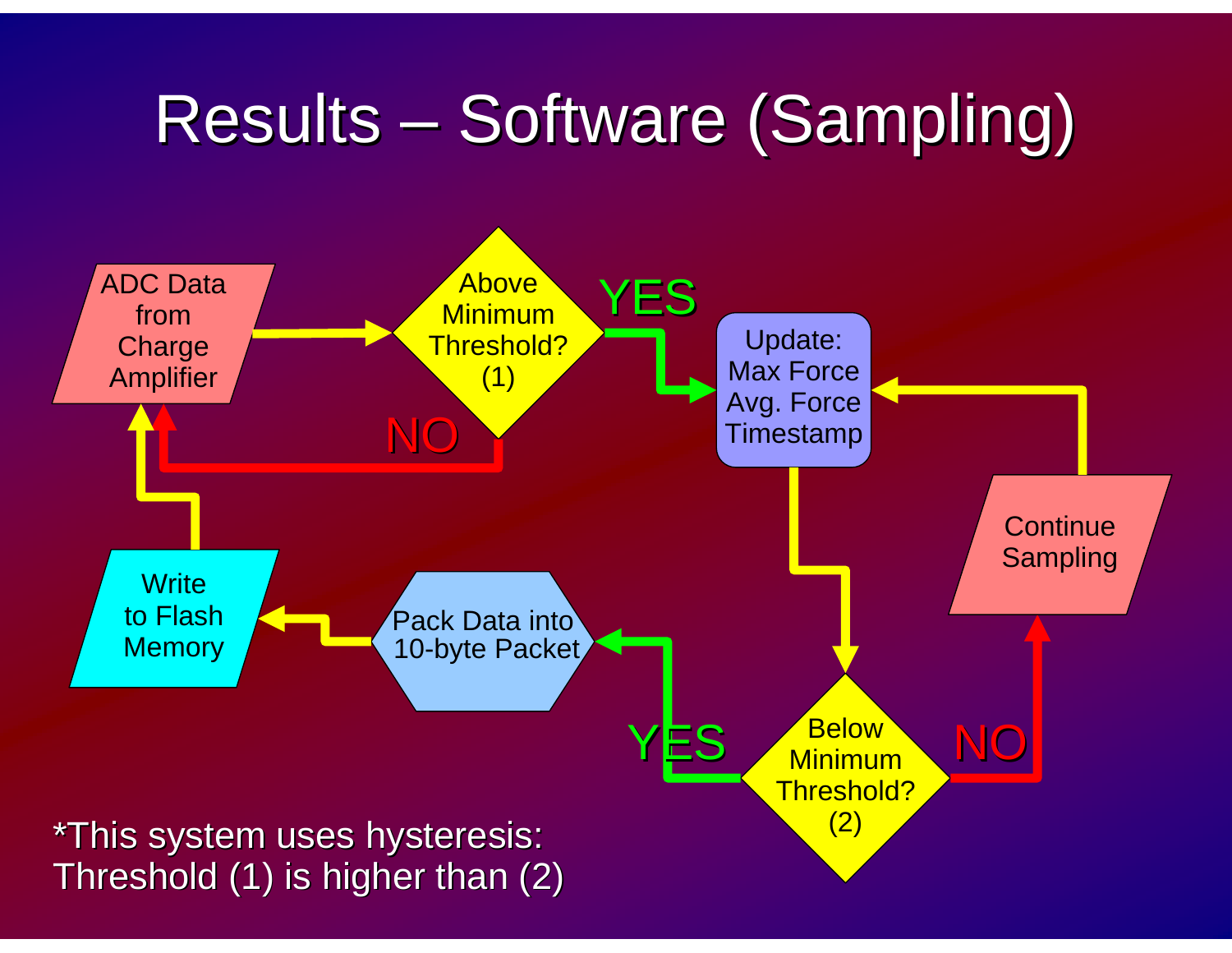## Results – Software (Interface)

Data Organized in 10-byte Packets: (In hexadecimal) (In hexadecimal)

### **3A 8C 48 3A 8C 48 00 DC 00 15 7C 00 15 7C 00 EB**

**Beginning of Step:** 5:19.45 (timestamp)

Length (time) of Step: 220 \* 5 ms = 1.1second 220 \* 5 ms = 1.1second

Accumulated Force, divide by time to obtain average force

Peak Force Range: 0-511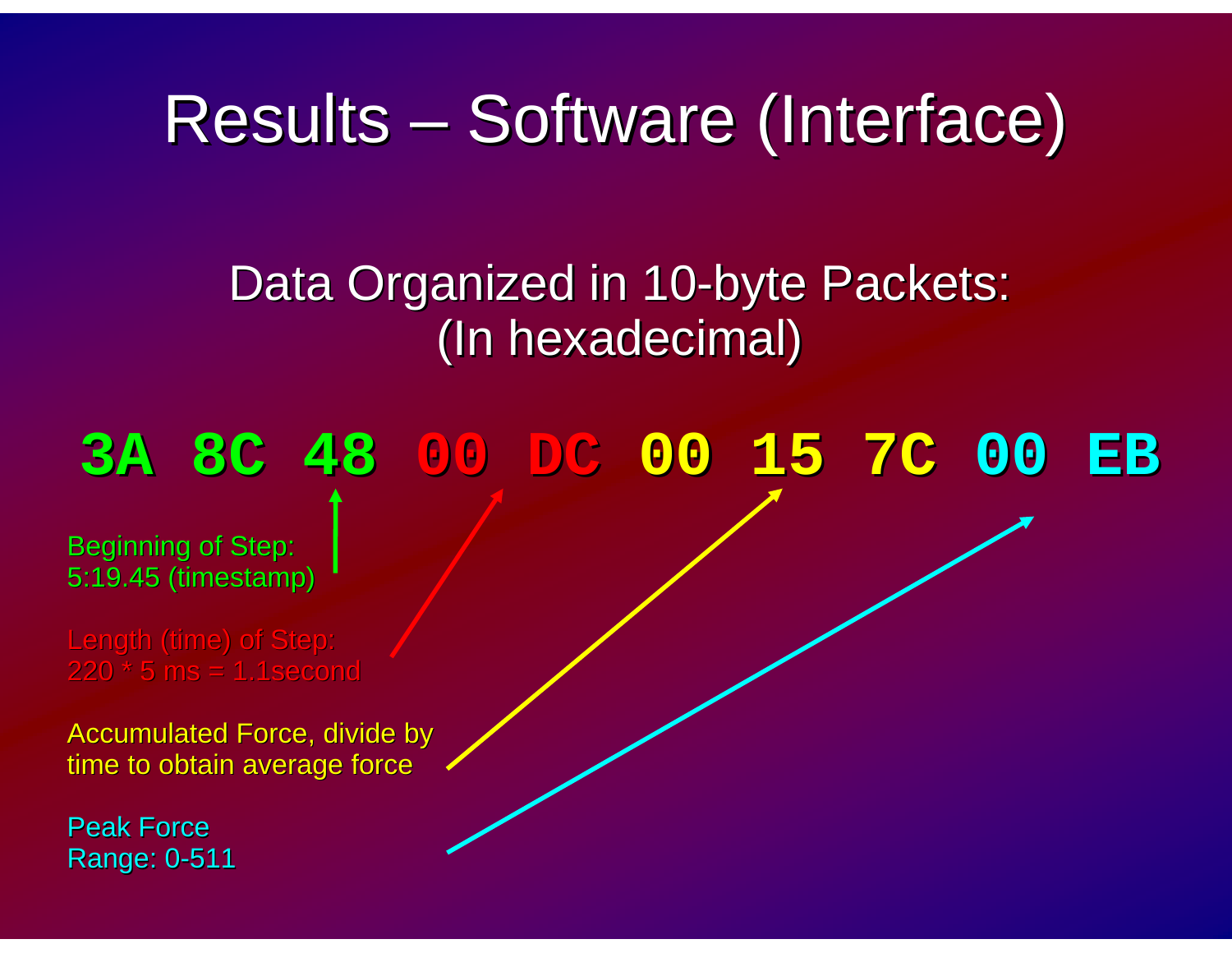# **Acknowledgements**

#### ➢ **Dr. Jay Dr. Jay Zemel**

 $\triangleright$  My advisor for this project

#### **► Sid Deliwala** from the RCA lab

 $\triangleright$  For his support in providing the necessary parts and advice

#### ➢ **Dr. Haim Bau Dr. Haim Bau** and **Dr. Howard Hu Dr. Howard Hu**

 $\triangleright$  For tolerating our obnoxiously loud milling machine in their laboratory-Thanks!

#### ➢ **Dr. Stephen Judd Dr. Stephen Judd**

 $\triangleright$  For reviewing and debugging my code